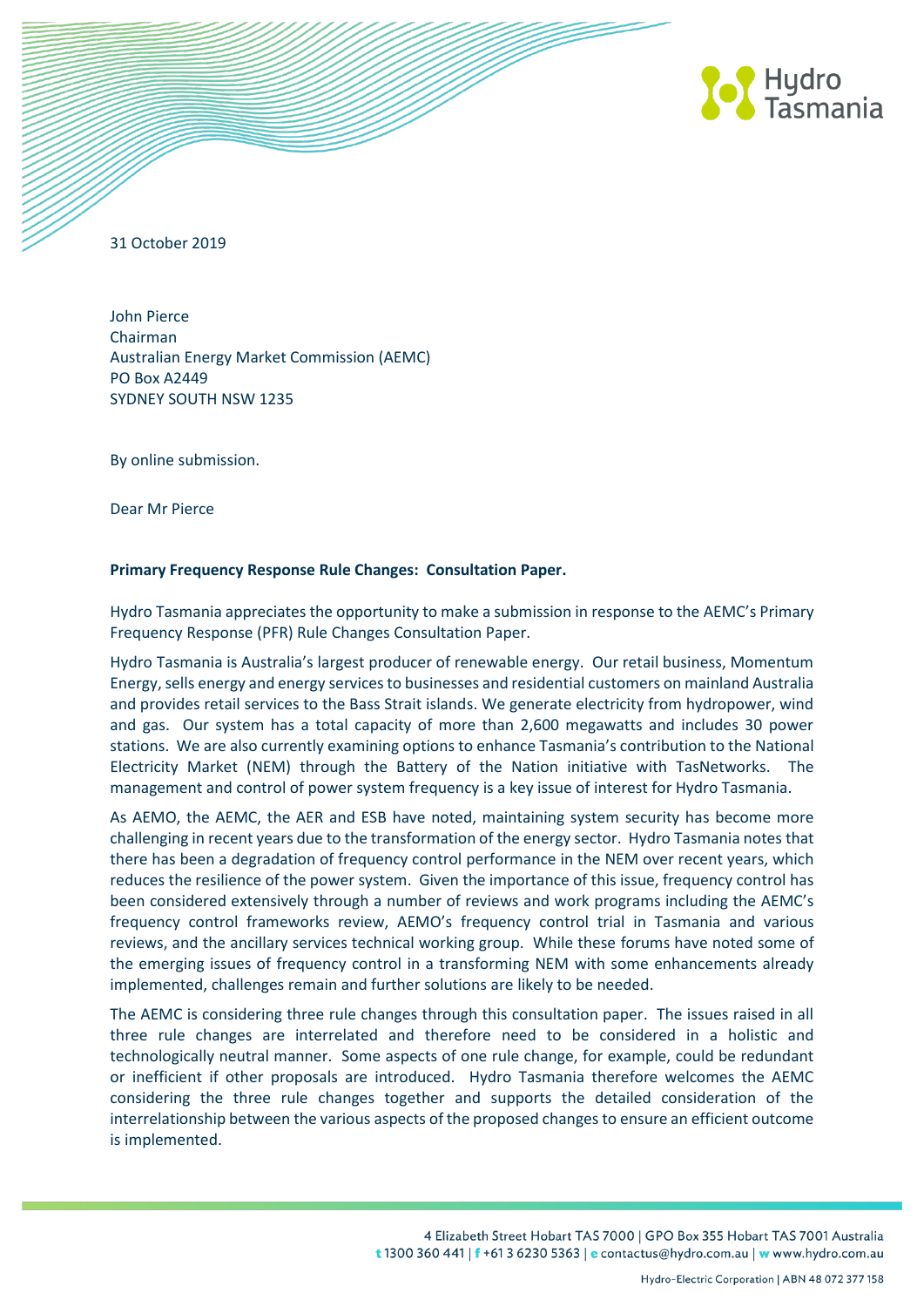

## Proposals for Mandatory Primary Frequency Response

There is likely to be a need for a balance between market approaches and the requirements to ensure the system is operated in a resilient manner. Hydro Tasmania preference is for market based approaches to provide the signals and incentives for market participants to respond to. This includes providers of primary frequency control being remunerated for the provision of this service. In light of these issues, Hydro Tasmania considers it prudent to implement the changes proposed by AEMO if accompanied by a suitable capability incentive while further work is done to implement a longer term market based solution.

Hydro Tasmania proposes that the AEMC consider how a capability incentive could be calculated in combination with AEMO's proposed approach. For example, a relatively simple approach would be to calculate the capability incentive proportional to each generators PFR contribution (as standard dead band and droop settings are intended). Such an approach would incentivise the provision of PFR from participants but would not impose new costs upon customers as mandatory PFR would likely improve the quality of system frequency leading to a potential reduction of regulation FCAS requirements compared to today. It would also help to ensure all regions can participate in the global regulation FCAS markets, in particular Tasmania, further increasing the efficiency of the market.

Hydro Tasmania has considered the approaches outlined in AEMO's and Dr Peter Sokolowski's rule changes. On balance Hydro Tasmania considers that AEMO's proposal of an allocation of requirements in a Primary Frequency Response Requirement (PFRR) specification document has several advantages including:

- AEMO's PFRR will cover all participants capable of offering PFR in the NEM and is key for sharing the load across all.
- Provide the option for exemption for Participants with existing plant not able to meet the PFRR economically or technically as well as a pathway for compensation for implementation costs.
- Such a specification document would include detailed information on the application, implementation, testing and modelling related to PFRR.

Dr Peter Sokolowski's proposal is to introduce a mandatory PFR requirement that is implemented through changes to Schedule 5.2 of the NER. One of the main disadvantages of this proposed rule change is that the mandatory requirements will not be retroactive. This may lead to discouraging investment in upgrading older units that cannot easily meet the new minimum standards leading to a less efficient outcome.

## Proposal to address disincentives to the provision of Primary Frequency Response (PFR)

Hydro Tasmania agrees to the proposed changes to clauses 4.9.4, 4.9.8 and S5.2.511 in the NER in relation to the removal of disincentives to PFR. Theses proposed changes will clarify the interaction of compliance with dispatch instructions and operation of plant in a frequency response mode. This will mean that operating in a frequency response mode will not constitute a breach of a generator's requirement to comply with its dispatch instructions.

Hydro Tasmania partly agrees with the proposed changes to clause 3 of the NER in relation to the allocation of regulation service costs - causer pays. In particular Hydro Tasmania does not believe that the proposed change to Cl 3.15.6A (k)(5)(iii) is needed as positive behaviour should already be captured by the procedure. In addition, if the implementation is carried out in a way similar to how market enablement is treated [Cl 3.15.6A (k)(5)(ii)] it will effectively remove the ability for better individual units to compensate for lower performing units in a portfolio.

It is noted that AEMO is intending to commence a review of the 'causer pays' procedure. Hydro Tasmania supports a thorough review of the 'causer pays' procedure as we have identified some areas